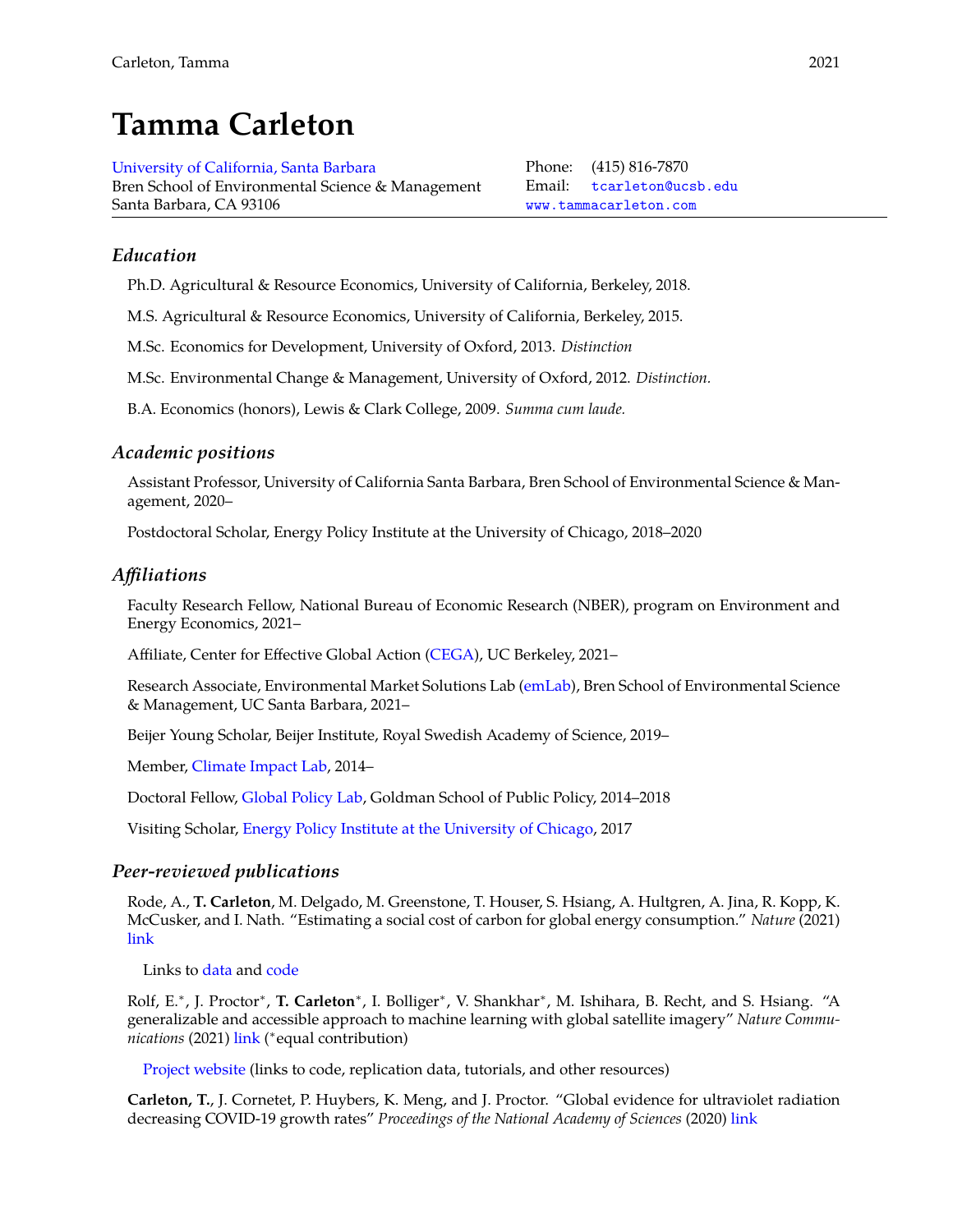#### [Code and data repository](https://doi.org/10.5281/zenodo.4304620)

Auffhammer, M. and **T. Carleton**. "Regional Crop Diversity and Weather Shocks in India." *Asian Development Review* (2018): 35(2), 113-130. [link](https://www.mitpressjournals.org/doi/abs/10.1162/adev_a_00116)

**Carleton, T.** "Reply to Plewis, Murari et al., and Das: The suicide–temperature link in India and the evidence of an agricultural channel are robust." *Proceedings of the National Academy of Sciences* (2018): 115(2), E118-E121. [link](https://doi.org/10.1073/pnas.1715454115)

**Carleton, T.** "Crop-damaging temperatures increase suicide rates in India." *Proceedings of the National Academy of Sciences* (2017) [link](http://www.pnas.org/content/114/33/8746.abstract)

**Carleton, T.** and S.M. Hsiang, "Social and economic impacts of climate." *Science* (2016) DOI: [link](http://science.sciencemag.org/content/353/6304/aad9837/tab-pdf)

**Carleton, T.**, S.M. Hsiang, and M. Burke. "Conflict in a changing climate." *The European Physical Journal Special Topics* 225.3 (2016): 489-511 DOI: [link](https://link.springer.com/article/10.1140/epjst/e2015-50100-5)

#### *Reviewed conference papers*

Bolliger, I., T. Carleton, S.M Hsiang, J. Kadish, J. Proctor, B. Recht, E. Rolf, and V. Shankar "Ground Control to Major Tom: The importance of field surveys in remotely sensed data analysis." *Conference Proceedings, Data For Good Exchange* (2017) [link](https://arxiv.org/abs/1710.09342)

## *Selected working papers*

"Updating the United States Government's Social Cost of Carbon" (with M. Greenstone, *revise & resubmit, Review of Environmental Economics and Policy*) [link](https://papers.ssrn.com/sol3/papers.cfm?abstract_id=3764255)

"Valuing the global mortality consequences of climate change accounting for adaptation costs and benefits" (with A.S. Jina, M. Delgado, M. Greenstone, T. Houser, S.M. Hsiang, A. Hultgren, R.E. Kopp, K. McCusker, I. Nath, and J. Rising, *revise & resubmit, Quarterly Journal of Economics*) [link](https://www.nber.org/system/files/working_papers/w27599/w27599.pdf)

## *Teaching & other work experience*

Instructor, EDS222: Statistics for Environmental Data Science, Bren School of Environmental Science & Management, UC Santa Barbara, 2021

Instructor, ESM204: Environmental Economics, Bren School of Environmental Science & Management, UC Santa Barbara, 2021

Graduate Student Researcher, Goldman School of Public Policy, 2014–2018.

Graduate Student Instructor, PP275: Spatial Data Analysis, Goldman School of Public Policy, 2016.

Course co-designer and co-instructor (with Solomon Hsiang): Summer Workshop on Climate Econometrics at UC Berkeley, 2015.

Graduate Student Researcher, Agricultural & Resource Economics, 2013–2014.

Research Analyst, Bureau of Economics, United States Federal Trade Commission, 2009–2011.

## *Invited talks*

**2021** Paris School of Economics, Stanford University Asia Health Policy Program, Federal Reserve Bank of San Francisco Virtual Seminar on Climate Economics, National Bureau of Economic Research EEE Spring Meeting, Western Economic Association International Annual Conference, Climate Change AI Seminar, CEGA MeasureDev Conference, Institute for Mathematical and Statistical Innovation, Montana State University Workshop on Local and State Resiliency to a Changing Climate, Columbia Seminar on Planetary Management, ISIMIP Workshop Keynote Address, University of New Mexico Economics Department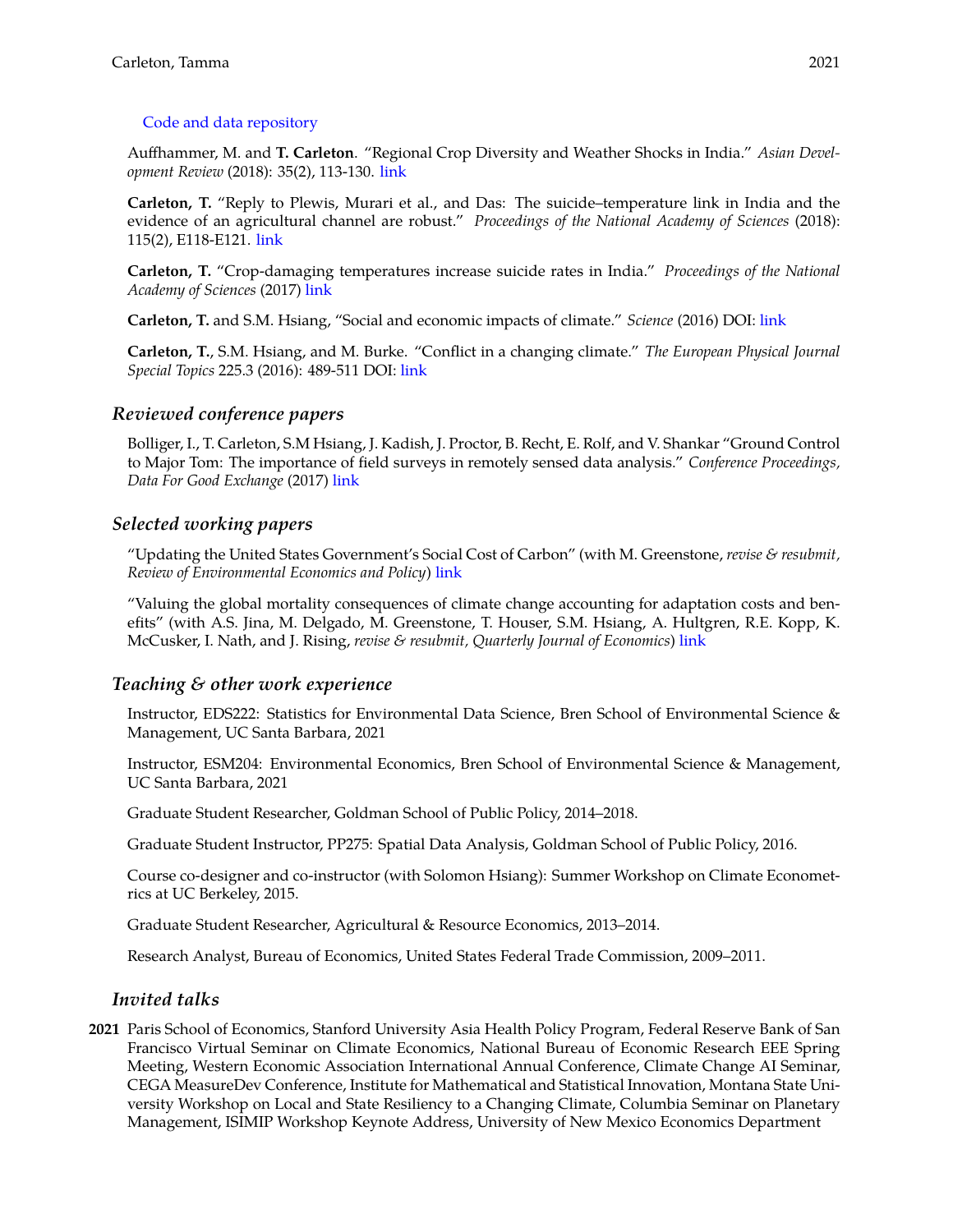- **2020** Berkeley/Harvard/Yale Environmental & Energy Economics Seminar, UC Los Angeles Luskin Center for Innovation, CGIAR Big Data Platform, Online Agricultural and Resource Economics Seminar, UC Davis Conference on Big Agricultural Data, Energy Policy Institute at the University of Chicago, Mansueto Institute for Urban Innovation at the University of Chicago
- **2019** University of Minnesota, Energy Policy Institute at the University of Chicago, Norwegian Ministry of Climate and Environment
- **2018** American Geophysical Union, University of California Santa Barbara Bren School of Environmental Science & Management, Stanford University Center on Food Security & Environment, University of San Francisco, University of Wisconsin-Madison, National Socio-Environmental Synthesis Center
- **2017** Potsdam Institute for Climate Impact Research Impacts World Conference, National Bureau of Economic Research EEE Summer Institute (egg timer), UC Berkeley Development Seminar, National Socio-Environmental Synthesis Center, Columbia University Interdisciplinary Ph.D. Workshop in Sustainable Development
- **2016** National Socio-Environmental Synthesis Center, Energy Policy Institute at the University of Chicago, Pacific Conference for Development Economics
- **2015** MIT Graduate Climate Conference, Columbia University Interdisciplinary Ph.D. Workshop in Sustainable Development

#### *Awards*

Encyclopedia Britannica's 20 under 40: Young Shapers of the Future (Academia and Ideas), 2021

Agricultural & Applied Economics Association Outstanding Doctoral Dissertation Award, 2019

Beijer Institute of Ecological Economics Young Scholar, 2019

Editor's Citation for [Excellence in Refereeing,](https://eos.org/agu-news/in-appreciation-of-agus-outstanding-reviewers-of-2018) *Geophysical Research Letters*, 2018

The Top 30 Thinkers Under 30, *Pacific Standard*, 2017

EPA Science to Achieve Results (STAR) Graduate Fellowship, 2016–present.

Rhodes Scholarship, 2011–2013.

George Webb Medley Prize for best performance in development economics, University of Oxford, 2013.

National Science Foundation Graduate Research Fellowships Program (NSF GRFP), 2011 *(declined)*.

National Collegiate Athletic Association (NCAA) Postgraduate Scholarship, 2009.

#### *Grants*

"Environmental Justice and Environmental Markets", Environmental Defense Fund (EDF), 2021, (\$350,000 w. C. Costello and K. Meng)

"Climate Vulnerability Metric for Disadvantaged Communities in California", California Air and Resources Board (CARB), 2021, (\$200,000)

Amazon Web Services Cloud Credits for Research, 2016, (\$50,000 w. S. Hsiang, B. Recht, V. Shankar, E. Rolf, J. Proctor)

EPA Science to Achieve Results (STAR) Graduate Fellowship, 2016, (\$132,000)

"Indian Climate Early Warning System", International Growth Center, 2015, (GBP 106,003, as researcher w. M. Greenstone, S. Hsiang, A. Jina, R. Kopp, A. Rode)

"Food Security and Social Stability in Africa", International Growth Center, 2015, (GBP 99,091, as researcher w. M. Greenstone, S. Hsiang, A. Jina, R. Kopp, A. Rode)